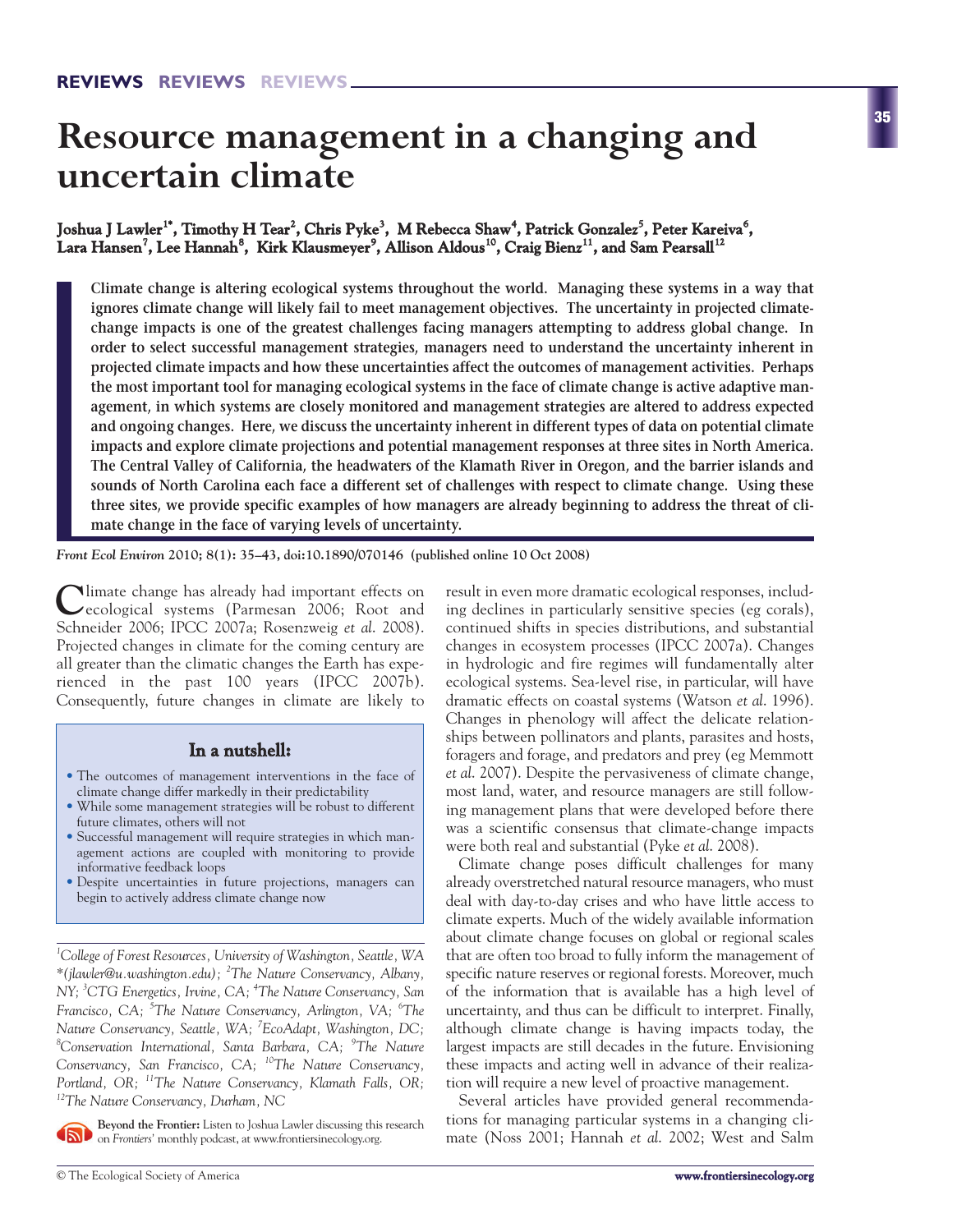

*Figure 1. Information used to develop management strategies for addressing climate change across a range of levels of uncertainty. The level of uncertainty assigned to each of the general types of information is necessarily subjective. Particular datasets in these general categories may be associated with more or less uncertainty than the*

2003; Lemieux and Scott 2005; Pyke and Fischer 2005; Welch 2005). There have been calls for increasing the resilience of systems, landscape and aquatic connectivity, the spatial and temporal scale of management, and cooperation among agencies and landowners. Here, we explicitly address the question of how to select management strategies in light of the uncertainty imposed by future climate change. We discuss some of the basic uncertainties associated with future climatic and ecological data and projections, and look at how the outcomes of potential management strategies are influenced by those uncertainties. Finally, using three case studies, we provide specific, on-theground examples of how these strategies can be applied.

# $\blacksquare$  Uncertainty in future conditions

Perhaps the greatest challenge for managers is to act in the face of the uncertainty inherent in future climatechange projections. Although there is general consensus on the most basic implications of increased greenhousegas concentrations (eg temperature and sea-level rise), we cannot predict the magnitude, or even the nature, of other projected changes (IPCC 2007b). For example, average global temperatures are projected to rise from anywhere between 1.1–6.4˚C (IPCC 2007b). Projected changes in precipitation are even more uncertain, with predictions that often include both increases and decreases for a given region (IPCC 2007b). The range of projected changes in specific regions varies and can be larger or smaller than the range of global averages. This variability is the result of uncertainties, both in the general circulation models that are used to simulate the Earth's climate and in the different scenarios for future greenhouse-gas emissions that determine inputs into these models. All of these uncertainties make it difficult to predict future ecological impacts.

Many different types of information can be used to assess the potential ecological impacts of climate change. These range from basic information about the current functioning of a system, or the biology of a species, to modeled changes in species distributions or population

dynamics. The level of uncertainty associated with this information spans a relatively large range (Figure 1). At one end of the spectrum is basic information about species biology and ecosystem functioning. For example, as a result of their physiology, specific habitat requirements, or interspecific dependencies, some species will be more sensitive to changes in climate than others. This basic knowledge can be augmented with information from controlled experiments and observational studies designed to determine how species and systems respond to changes in temperature and moisture.

For example, knowing how plant communities respond to the combined effects of increased atmospheric  $CO<sub>2</sub>$ , temperature, precipitation, and nitrogen deposition (Zavaleta *et al*. 2003), or how predators alter the effects of climate change on prey populations (Wilmers and Getz 2005), may allow us to anticipate potential responses to climate change within specific systems so we can start to design management responses.

Paleoecological data, such as those obtained from pollen records, tree rings, charcoal deposits, or animal fossils, provide another source of information to aid in anticipating the effects of climate change (Willis and Birks 2006). Although there is some uncertainty in the spatial and temporal accuracy of the different types of paleoecological data, these uncertainties are likely to be small as compared with those inherent in future climatechange projections (Brubaker 1989; Whitlock *et al*. 2003; Willis and Birks 2006; IPCC 2007b). These past records can provide us with estimates of rates of species movement and the magnitude of changes in species composition in response to climate change (eg Davis and Shaw 2001). Recent records of ecological change are also less uncertain than future projected changes (IPCC 2007a). These more recent records provide additional estimates of rates of species range shifts and changes in phenology (Parmesan and Yohe 2003). However, according to the paleoecological evidence, these shifts, summed over long periods, tend to result in very different (ie no-analog) ecological systems (Brubaker 1989).

Projected changes in climate are inherently more uncertain than historic records or experimental results (IPCC 2007b). There are currently at least 24 different atmosphere–ocean general circulation models (AOGCMs) being used to project climatic changes for more than 10 different greenhouse-gas emissions scenarios (PCMDI 2007). Each AOGCM models the Earth's climate in a slightly different way (eg by making different assumptions or using different parameters), and each emissions scenario produces a different projection of future atmospheric greenhouse-gas concentrations. This variability results in what are often major differences in climatic pro-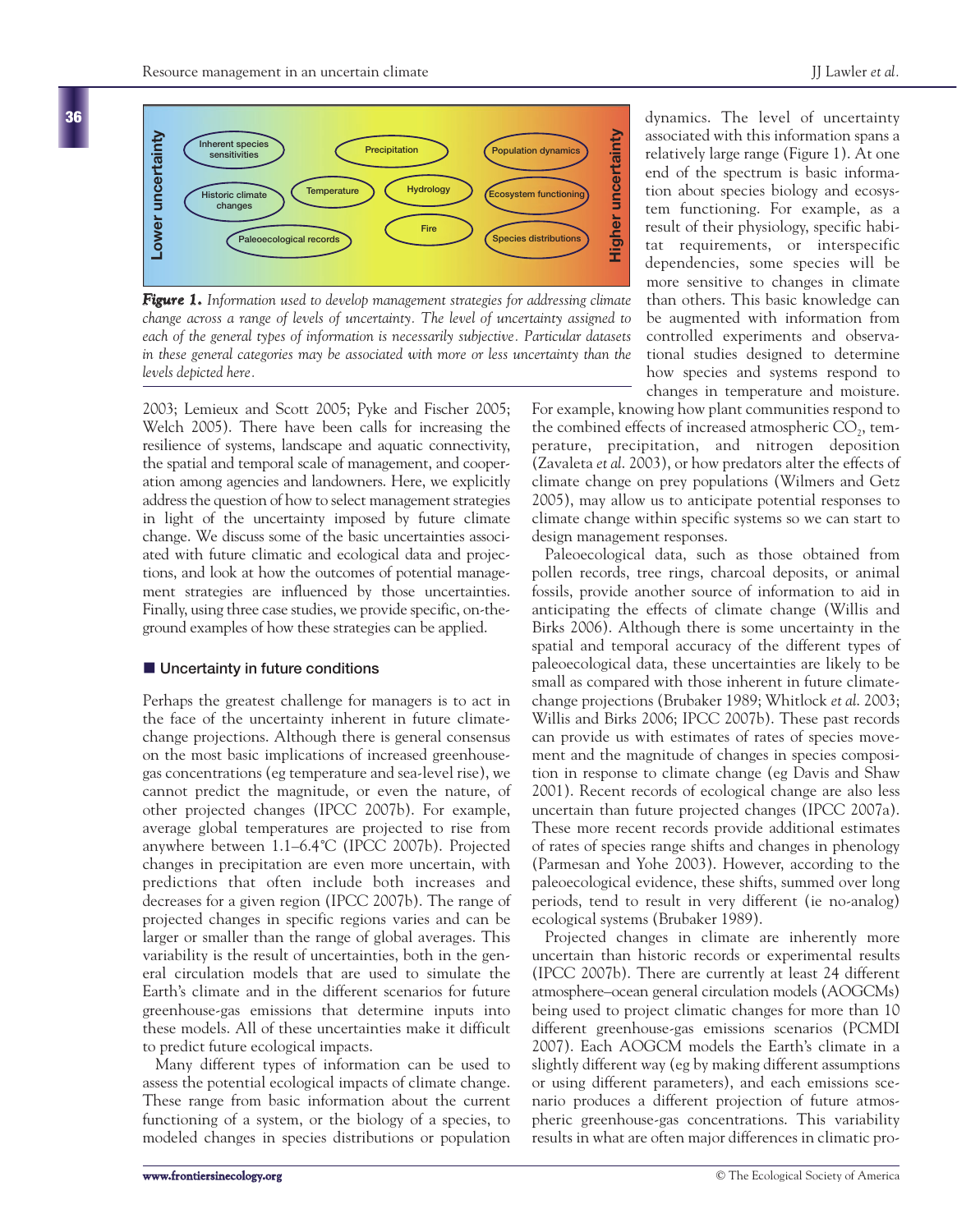jections from different models and emissions scenarios (Dettinger 2005). Accounting for the differences will entail focusing on the range of projected changes, as well as on whether there is more or less consensus on a given level of change occurring (eg Hayhoe *et al*. 2004; Dettinger 2005).

Finding consensus among predictions will be easier to do for some climatic factors than for others. For example, projections of global temperature and sea-level rise are relatively consistent across greenhouse-gas emissions scenarios and AOGCMs for the next 30 years (IPCC 2007b). There is much more variability in projected changes in precipitation in the near term and in projections for all aspects of climate change in the more distant future. Nonetheless, even knowing the relative magnitude of projected temperature changes and the likely direction of projected precipitation changes for a region will allow managers to begin to assess the nature of the potential threat of climate change.

vide estimates of the range of potential climate impacts, assessments of where these impacts are likely to be greatest (Thuiller *et al*. 2005; Lawler *et al*. 2009), or evaluations of the efficacy of different management strategies (eg Battin *et al*. 2007).

Climate projections, climate-impact assessments, and climate-change information in general are all rapidly becoming more available and can often be found online (Panel 1). However, much of the species-specific information, regional climate-change projections, and information that managers will need is dispersed throughout the scientific literature or scattered across the Internet. To more efficiently address the effects of climate change on ecological systems, scientists will need to compile, synthesize, and make this information readily available. Because interpreting and using climate-change projections will often be difficult, in many instances, it will be necessary for managers to partner with scientists working on climate-impact assessments.

### Also at the high end of the spectrum of uncertainties lie the ecological models that are used to project the potential impacts of climate change on species or systems. Bioclimatic envelope models used to predict species range shifts (Pearson and Dawson 2003), dynamic global vegetation models used to predict changes in large-scale vegetation patterns (Cramer *et al*. 2001), forest gap models used to predict changes in stand structure (Bonan *et al*. 1990), and population models used to predict changes in abundance or persistence (Carroll 2007) have the potential to provide some of the most useful and specific information about future climate impacts. However, these models are imbued with their own uncertainties, which are, in turn, compounded by the uncertainties in the climate projections that they use as inputs. For example, the differences in projected range shifts obtained from various types of bioclimatic envelope models can be even greater than the differences that result from using an array of climatechange projections as inputs to a single bioclimatic model (Thuiller 2004; Lawler *et al*. 2006). There is a need to reduce this uncertainty through the development of more rigorous models that account for more ecological processes (Hulme 2005). However, despite these uncer-

**Panel 1. Online climate-change resources** 

### **Intergovernmental Panel on Climate Change**

www.ipcc.ch/

An excellent source for climate-change reports, graphics, and highly readable summaries.

#### **Pew Center on Global Climate Change**

www.pewclimate.org/what\_s\_being\_done/

A good source for background information on climate change and its policy implications.

#### **Real Climate**

#### www.realclimate.org/

In-depth discussions with scientists about many different aspects of climate change. A good source for definitions of scientific terms and for learning the facts behind debated or divisive issues.

#### **US Global Change Research Information Office**

www.gcrio.org/

Reports and information about climate change, focusing on the US.

#### **IUCN Climate Change Initiative**

www.iucn.org/about/work/initiatives/climate/

Basic information about climate change, as well as some limited system-specific recommendations for management.

#### **The Nature Conservancy's Climate Change Initiative**

www.nature.org/initiatives/climatechange/strategies/art19628.html

Highlights several systems in which research is being conducted and management strategies developed to address climate change.

#### **Australian Government Natural Resource Management Ministerial Council**

www.environment.gov.au/biodiversity/publications/nbccap/pubs/nbccap.pdf

A national biodiversity and climate-change action plan for Australia.

#### **Climate Impacts Group, University of Washington**

www.cses.washington.edu/cig/

One example of some of the regional climate-change research that is available on the web. The site offers climate-change research results and projections for the US Pacific Northwest, as well as some planning tools for managers.

tainties, ecological models can pro-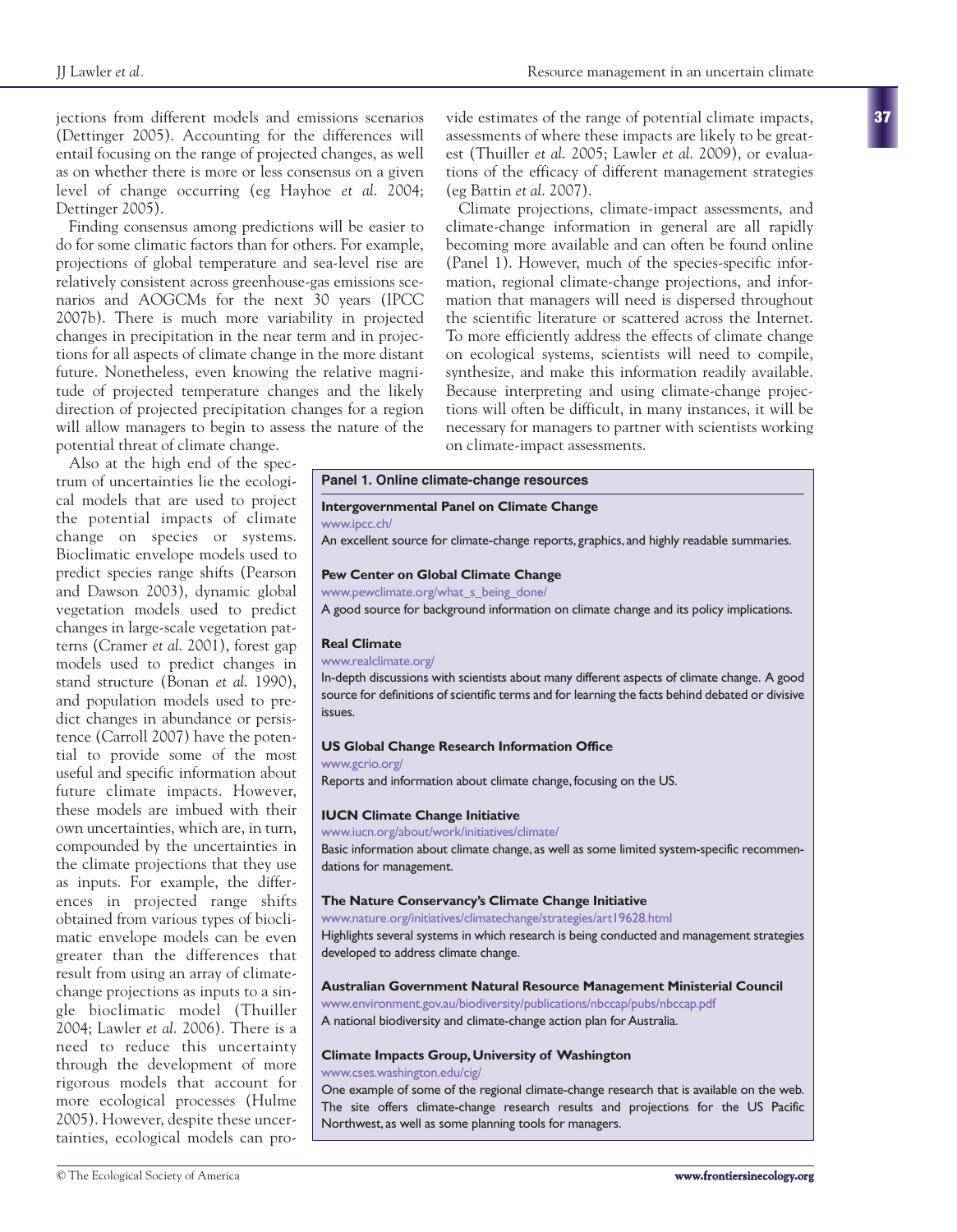



*Figure 2. Management strategies for addressing climate change, plotted with respect to the relative degree of uncertainty associated with their outcomes. Inherent uncertainty (*x *axis) is the uncertainty associated with a management action, irrespective of climate change. The uncertainty due to climate change (*y *axis) is a measure of how dependant the outcome of a management strategy is on a particular direction or magnitude of climatic change. Strategies at the bottom and top of the plot are, respectively, more and less robust to uncertainties in climate-change impact projections. The plot is necessarily a generalization – specific management actions of one type or another may be associated with*

## $\blacksquare$  Choosing management strategies in the face of **uncertainty**

There is always some degree of uncertainty associated with the outcome of any natural resource management action. The results of management strategies designed to address the potential effects of climate change will generally be even less certain, given the uncertainties in future climate impacts. Thus, as with the information on which strategies to address climate change are based, the results of applying some of these strategies will be less certain than the results of applying others (Figure 2). Some of the more general recommended strategies, such as removing other threats, increasing connectivity, and expanding reserve networks (Hannah *et al*. 2002), are all based on a relatively simple understanding of species biology and historic climatechange effects on species distributions. They are not based on less certain projected potential climate impacts, and, thus, these strategies are likely to be useful measures for protecting species, regardless of the exact nature of climate change. Although there is still uncertainty in the outcome of applying these strategies (eg will they adequately address

climate-change impacts?), they are unlikely to adversely affect target populations if the magnitude or even the direction of projected climatic changes proves to be incorrect.

In contrast, implementing management strategies that are designed to address a specific climatic change (eg decreased summer stream flow or a shift from an herbaceous wet meadow to a dry shrubland) will often have much more uncertain outcomes because, in part, they will depend on the nature of the future climatic impacts. For example, conducting translocations (McLachlan *et al*. 2007) for a rare or threatened species, or making triage-like decisions to abandon the management of a given population or site, will often be based on more uncertain projected climate-change impacts. Although it may be possible to implement many management strategies for which the outcomes rely less on the exact nature of climate change, it will probably be impossible to avoid some management actions for which the potential results are highly uncertain.

Addressing this uncertainty will require a flexible management approach. Strategies with highly uncertain outcomes that depend on the specific nature of future climatic changes will be most successful if they include regular monitoring and prescriptions for alternative actions. This will allow managers to change course in response to actual climate impacts. This type of adaptive management has long been recommended for dealing with the uncertainties inherent in

highly variable or unpredictable systems (Walters and Hilborn 1978). Although the term adaptation has come to be used in reference to responses to climate change, in this paper, we refer to the traditional definition of adaptive management. In this sense, management actions are coupled with monitoring and evaluation to provide feedback loops, such that management can continuously change to address new knowledge about the system (Holling 1978; Walters and Hilborn 1978). The high level of uncertainty regarding future climatic changes and the even greater uncertainty with respect to ecological responses to future climatic changes make adaptive management approaches crucial. Fortunately, adaptive management is being formally embraced by many environmental non-governmental organizations, as part of a shared approach to conservation planning (The Conservation Measures Partnership 2007).

# ■ Managing for climate change: three case studies

The following case studies provide an overview of the diversity of climate-related threats and their associated uncertainties that managers will have to address. These examples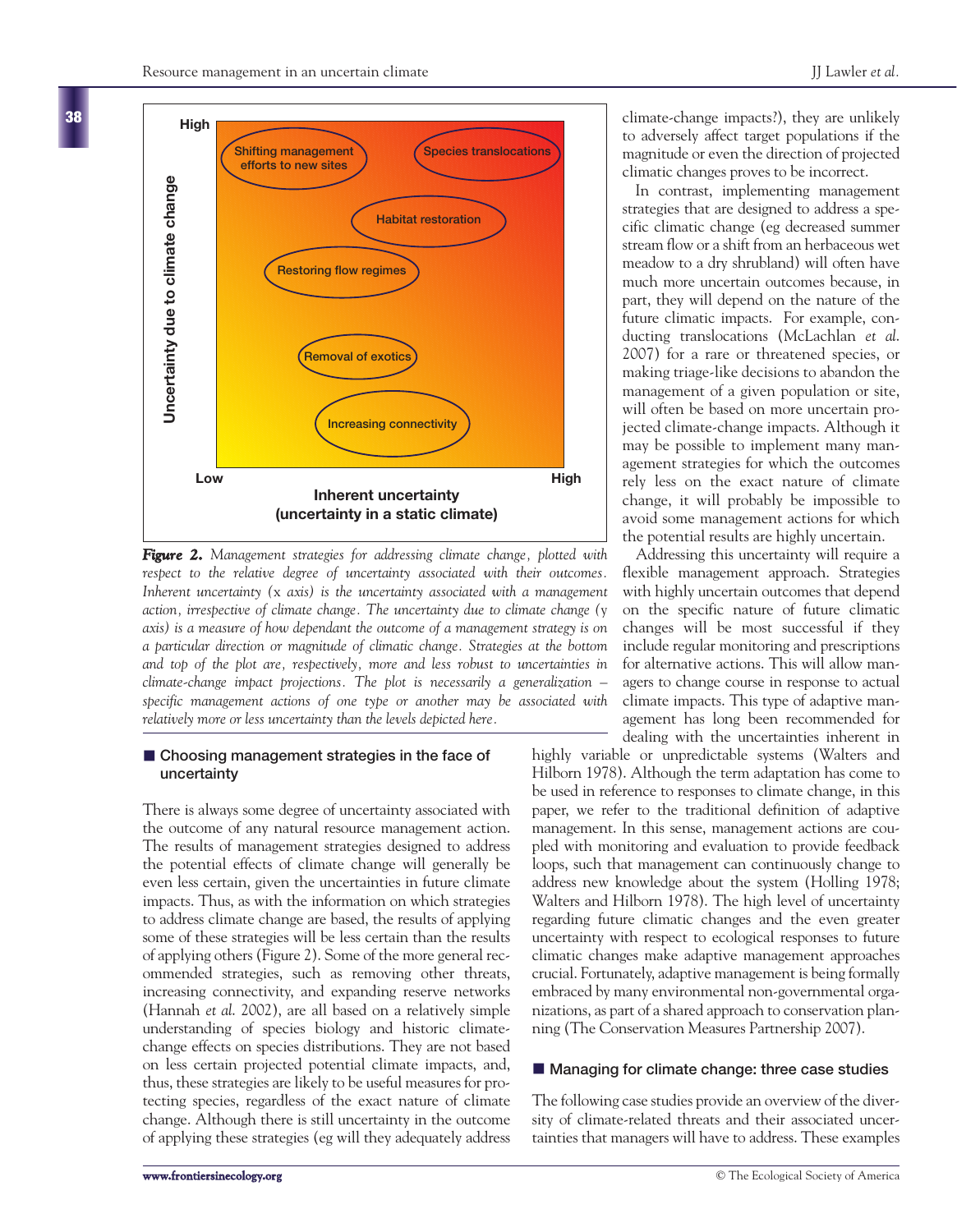

*Figure 3. Three sites with climate-sensitive management goals. The colored bars below each site description represent the range of projected changes in temperature and winter and summer precipitation from ten different climate-change simulations run for a mid-to-high (SRES A2) greenhouse-gas emissions scenario (Lawler et al. 2009). A key to the ranges reported is found in the lower right corner of the figure. Bars with a solid color or only a few colors (eg summer precipitation in the Central Valley of California or the Sycan Marsh) depict little variability in model projections; conversely, bars with a large number of colors depict a greater range in model projections.*

provide insight into how both general management strategies (that are more robust to climate uncertainties) and more specific adaptive management strategies can be applied to address specific threats. The ecosystems described in each case study offer different types of resources, have different climate sensitivities, and are projected to experience different climatic changes (Figure 3).

## *Tiger salamanders and fairy shrimp in the Central Valley of California*

Vernal pools are found throughout the Mediterraneanlike climatic region of California. These ephemeral wetlands provide habitat for a large number of endemic and increasingly rare species, including the California tiger salamander (*Ambystoma californiense*) and several species of branchiopods (Eriksen and Belk 1999; Trenham *et al*. 2000). The aim of state and federal resource agencies is to reduce the risk of extinction of these vernal-pool-dependent species, by maintaining multiple self-sustaining populations across the region.

Climate is one of the most important determinants of

the suitability of individual vernal pools for salamanders. Typically, a pool must receive at least 35 cm of precipitation to remain flooded long enough for the salamanders to be able to reproduce (Trenham *et al*. 2000). Most climate-change scenarios indicate that surface air temperatures will increase substantially in the Central Valley of California over the next 100 years. However, there is less certainty regarding the amount of warming that the area is likely to experience and, importantly, there is substantial uncertainty about important aspects of seasonal precipitation patterns (Figure 3). For example, according to one (mid- to high-range) greenhouse-gas emissions scenario, temperature projections for the end of the century for the Central Valley range from increases of 2.1˚C to 4.6˚C. Changes in winter precipitation range from *decreases* of 66 mm to *increases* of 65 mm. The magnitude of warming, which will affect evaporation rates, and changes in precipitation will affect both regional hydrology and vernal pool persistence. These changes are likely to act in concert with ongoing habitat loss to dramatically change the distribution of hydrologically suitable habitat across the Central Valley. However, given the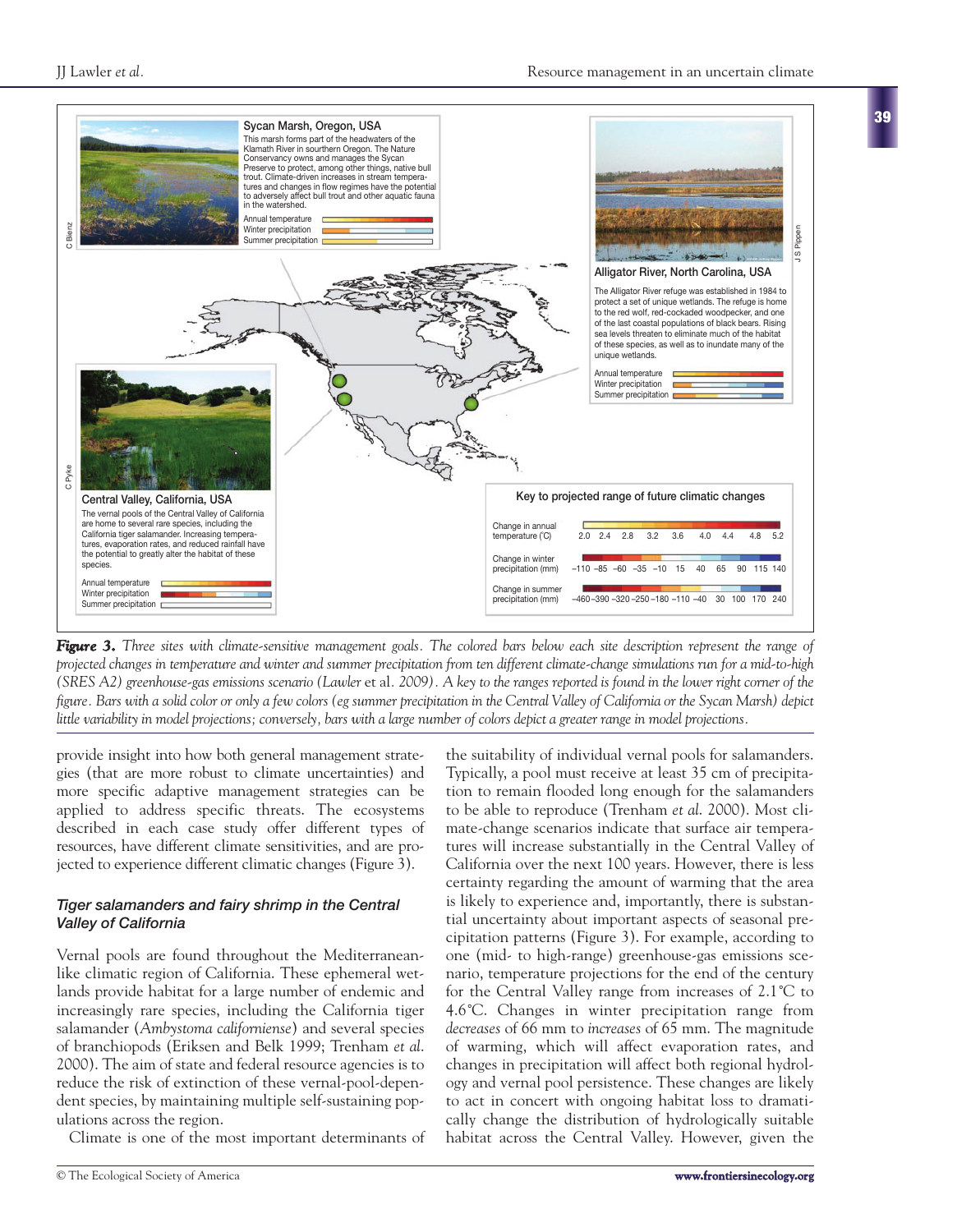uncertainties about future climate scenarios and ecological responses, specific predictions are highly uncertain.

Two strategies have been identified for managing the system: (1) strategic protection of additional habitat (Pyke and Fischer 2005), and (2) continued moderate grazing (Pyke and Marty 2005). The first strategy will likely benefit vernal-pool-dependent species, regardless of the exact nature of climate change. Instead of concentrating solely on existing pools, this strategy requires expanding the network of pools to increase the present and future diversity of hydrologic conditions represented in protected areas. This will increase the likelihood of having a network of pools capable of maintaining viable populations of sensitive species during the next hundred years. The success of the second strategy – continued moderate grazing – will be closely tied to the degree of warming and precipitation patterns in the coming years and decades. Moderate grazing extends the duration of pool inundation and allows salamanders and branchiopods time to complete the aquatic stages of their life cycles (Pyke and Marty 2005). Implementing grazing as a strategy will require systematic monitoring and an adaptive management approach. Feedback from monitoring will allow managers to adjust the level of grazing pressure, provide adequate inundation, and avoid the adverse effects of overgrazing.

#### *Sycan Marsh, headwaters of the Klamath River*

The Sycan Marsh is a 12 364-ha protected area in the Klamath Mountains of southern Oregon, owned and managed by The Nature Conservancy (TNC). The system of streams and marshes on the preserve provides habitat for a diverse community of aquatic invertebrates, as well as several imperiled fish species, including the Sycan tui chub (*Siphateles bicolor obesus*), the Klamath speckled dace (*Rhinichthys osculus klamathensis*), and the bull trout (*Salvelinus confluentus*). In 1998, the bull trout was listed as threatened in the Klamath and Columbia river basins under the US Endangered Species Act. Improving hydrologic connectivity (Pringle 2003) is a primary management objective of TNC, as it may be the defining element of riverine ecosystems.

Bull trout are cold-water fish that generally inhabit even cooler waters than many other salmonids (Selong *et al*. 2001). Temperature constrains all life history stages in this species. For example, the optimal temperature for growth in juveniles is 12.3˚C (McMahon *et al*. 2007). Spawning adults are generally limited to headwater streams in patchily distributed and fragmented populations spanning discontinuous stream segments and multiple watersheds (Rieman and McIntyre 1995; Dunham *et al*. 2002; Rieman *et al*. 2007). Thus, increases in stream temperatures have the potential to further reduce the amount of habitat available to bull trout and to further isolate fragmented populations.

In Oregon, climate models generally project increases in atmospheric temperature and decreases in snowpack. Slight increases in winter precipitation and small decreases in summer precipitation are predicted, but the direction of these changes varies across models (Figure 3). Average annual temperatures (again, given one mid- to high-range greenhouse-gas emissions scenario) are expected to rise between 2.2˚C and 4.8˚C. Changes in mean annual water temperature of only 1–3˚C may influence dispersal or displacement of bull trout, reducing their range by as much as 40% (Rieman *et al*. 2006). Increased atmospheric temperatures will exacerbate the effects of loss of riparian vegetation and ongoing stream-water withdrawals, resulting in higher stream temperatures and further fragmenting and reducing bull trout habitat (Nelson *et al*. 2002; Rieman *et al*. 2006; Rieman *et al*. 2007). Higher temperatures may also reduce snowpack and will probably alter flow regimes and sediment loads, potentially burying gravel essential for spawning (eg Beechie *et al*. 2006).

Several current restoration activities to improve bull trout habitat and to address some of the effects of climate change on the Sycan Marsh preserve take both a longerterm and larger spatial perspective. For example, preserve managers are increasing connectivity within the stream network by removing barriers to dispersal, thereby allowing fish to move in response to changes in stream temperature. Managers are also restoring the historic hydrologic regime by removing water-control structures. These removals will allow the stream to expand, contract, and move through its floodplain, potentially buffering the impacts of projected changes in future stream flow. Other management activities include increasing riparian vegetation to reduce channel width and improve in-stream habitat conditions, and restoring hardwoods in riparian areas to provide microhabitats that reduce the effects of irradiance. All of these activities should benefit bull trout regardless of the exact nature of climate change, and thus can be undertaken despite the uncertainty in the magnitude of temperature changes and projected changes in precipitation.

However, managers also recognize that, as a result of climate change, water temperatures may rise above the bull trout's viability threshold, no matter how much restoration is accomplished in the watershed. In this case, bull trout protection and restoration efforts will need to shift to higher elevations. Determining when restoration efforts need to shift upstream, or whether fish need to be moved, will require targeted monitoring and active adaptive management. Closely monitoring stream flow, temperatures, habitat quality, and fish condition and movements will provide indications of how fish are responding to both restoration efforts and climatic changes. These responses can then be used to modify management actions and reset management goals.

#### *Alligator River, North Carolina*

The Alligator River Climate Change Adaptation Project covers approximately 220 000 ha on the coast of North Carolina. Most of the land covered by the project is in conservation ownership, including such owners as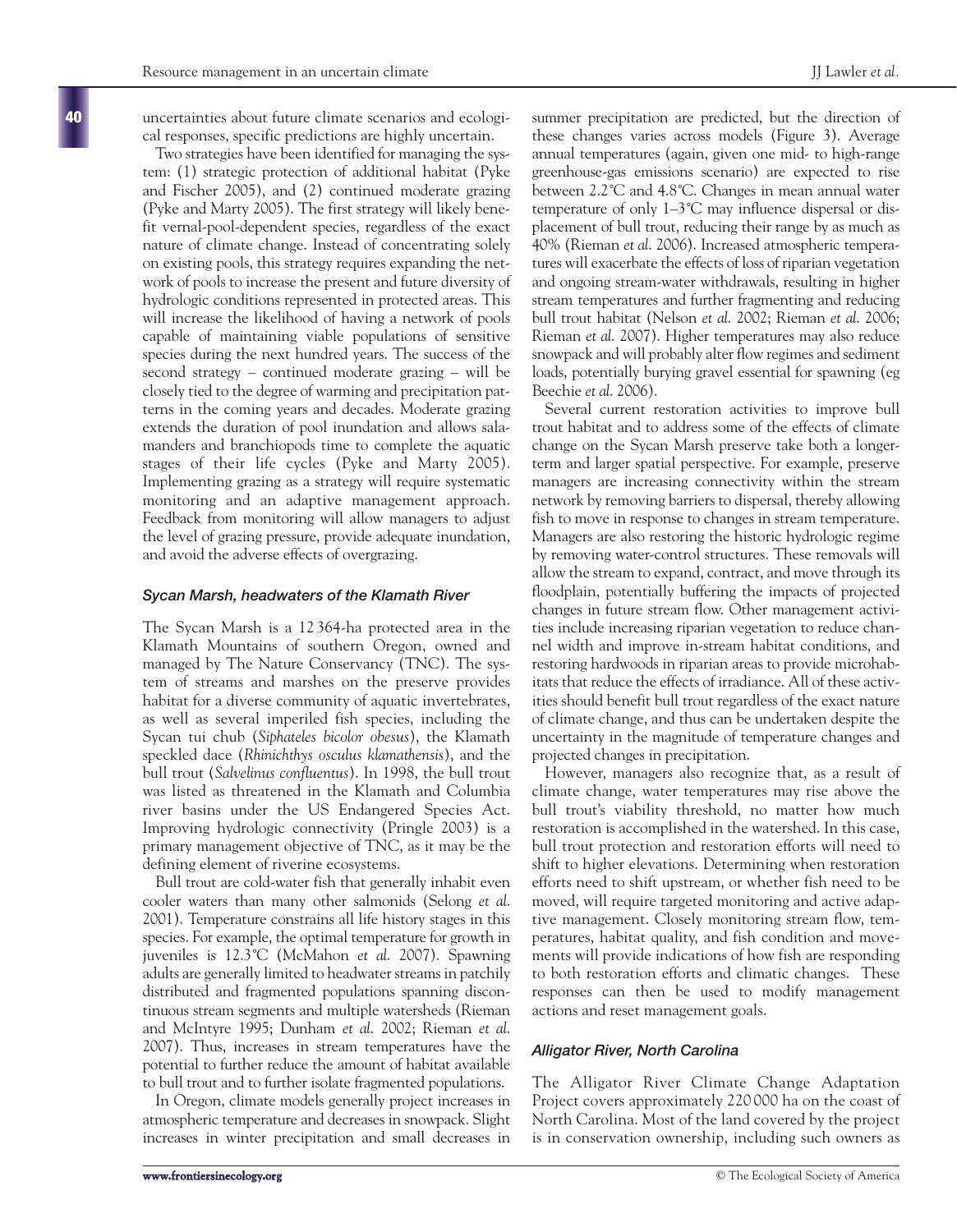the US Fish and Wildlife Service, the US Air Force, North Carolina Wildlife Resources Commission, North Carolina Division of Coastal Management, Conservation Fund, and TNC. The first and largest conservation holding, the Alligator River National Wildlife Refuge, was established in 1984 to provide protection for pocosins, which are unique, elevated, shrubby wetlands characterized by poorly drained soils that are high in organic content. These pocosins include stands of swamp hardwoods, pond pine, and Atlantic white cedar, and are bounded by freshwater and brackish marshes, all of which provide habitat for a diversity of wetland plants. The refuge provides protection for a reintroduced, endangered red wolf (*Canis rufus*) population, and the whole project includes protection for many other imperiled species, including the red-cockaded woodpecker (*Picoides borealis*) and American alligator (*Alligator mississippiensis*), as well as one of the few remaining coastal populations of black bears (*Ursus americanus*). Management goals for all of the conservation owners include protecting local ecosystems and maintaining habitat to support viable populations of these species.

Protecting the resources of the Alligator River will likely require management strategies with less certain outcomes, based, in part, on climate-impact projections. Because of the low-lying nature of the refuge, all habitats are extremely sensitive to sea-level rise. Global sea level is projected to rise 18–59 cm by the year 2100 (IPCC 2007b). Even more modest increases of 18 cm will cause saltwater intrusion into freshwater marshes and bogs, and convert forested land into marsh. Sea-level rise of 0.6 m will submerge much of the region. These changes have already begun, and will continue over the next 100–200 years. Although some current management activities adopted by some of the conservation managers, such as installing riserboard structures and tide gates in old drainage ditches to prevent saltwater intrusion and enhance wetland functioning, may help to buffer the coastal ecosystems from climate change, a broader temporal and spatial approach to management will also be necessary.

To address rising sea levels, managers have also identified several new management strategies. These include protecting additional land upslope to allow habitats and species to move, planting marsh grasses to prevent mass wasting of the shore as the sea rises, establishing linear oyster reefs and seagrass beds along the coast to abate the higher energies expected in the system from storms and the breaching of North Carolina's Outer Banks, and planting bald cypress on previously converted forest lands upslope from the rising sea to stabilize the soils and aid in the transition to new forest types (Pearsall 2005; Pearsall and Poulter 2005). The degree to which these actions will help to buffer the effects of rising sea levels depends on where and when the actions are implemented, and how quickly sea levels rise. Given the uncertainty in the projected rate of sea-level rise, an

adaptive management strategy with targeted monitoring efforts will be needed to ensure that land acquisition and planting efforts are concentrated in the appropriate areas at the optimal times.

# **Conclusions**

In order to protect biodiversity and natural resources for future generations, it will be necessary to explicitly address climate change in management plans. This will require making difficult decisions that have substantial risks of failure in the face of uncertainties in climate-change projections. Some management responses are likely to be helpful across a wide range of climate futures, whereas others will make sense for only a subset of climate futures. The outcomes of translocations are especially uncertain. First, translocations are inherently unpredictable. Even when detailed habitat assessments have been conducted, the success of a translocation project tends to be highly uncertain. This is compounded by the uncertainties in projected future climates and the responses of the ecological systems that will affect the suitability of translocation sites. In contrast, strategies that are designed to increase connectivity or remove other stressors, such as the dam removal and restoration of riparian vegetation being carried out at the Sycan Marsh, are likely to be more robust to the uncertainties of climate change. These actions are less dependent on the particular nature of climate change, and thus are likely to be beneficial to bull trout despite the wide range of potential future scenarios.

Each of the three case studies discussed here illustrates a number of management strategies with outcomes that rely on the particular nature of climatic changes. To be successful, these strategies will require targeted monitoring, the re-evaluation of management goals and actions, and that the rate and magnitude of climatic change are manageable. In a rapidly changing climate, active adaptive management is critical for achieving natural resource management goals. Although there is still much uncertainty in climate-impact projections, the case studies presented here show that natural resource managers already have some of the tools they need to begin to address the impending challenges and take action to respond to changing conditions.

# $\blacksquare$  Acknowledgements

We would like to acknowledge funding from TNC for the National Center for Ecological Analysis and Synthesis (NCEAS) workshop held in October 2005. In addition, JJL was supported in part by a David H Smith conservation fellowship. We thank F Davis, L Joyce, S Julius, E Maurer, P Miller, J Overpeck, T Root, E Saxon, A Shlisky, W Stanley, R Wilkinson, and J Olden for helpful discussions. This is publication number DHS-2008-04 of the David H Smith Conservation Fellowship program.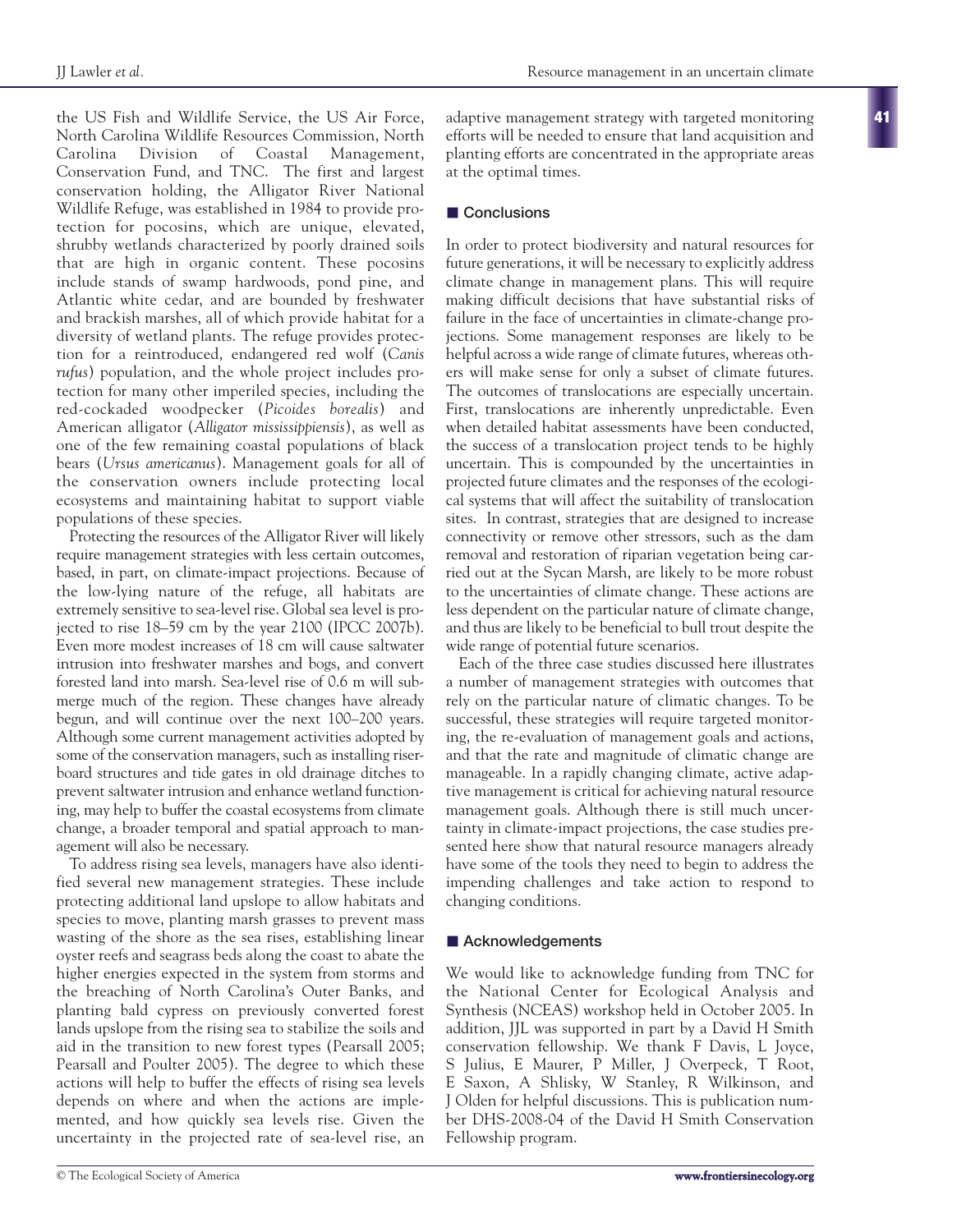# **References**

- Battin J, Wiley MW, Ruckelshaus MH, *et al*. 2007. Projected impacts of climate change on salmon habitat restoration. *P Natl Acad Sci USA* **104**: 6720–25.
- Beechie TJ, Ruckelshaus M, Buhle E, *et al*. 2006. Hydrologic regime and the conservation of salmon life history diversity. *Biol Conserv* **130**: 560–72.
- Bonan GB, Shugart HH, and Urban DL. 1990. The sensitivity of some high-latitude boreal forests to climatic parameters. *Climatic Change* **16**: 9.
- Brubaker L. 1989. Vegetation history and anticipating future vegetation change. In: Agee JK and Johnson DR (Eds). Ecosystem management for parks and wilderness. Seattle, WA: University of Washington Press.
- Carroll C. 2007. Interacting effects of climate change, landscape conversion, and harvest on carnivore populations at the range margin: marten and lynx in the northern Appalachians. *Conserv Biol* **21**: 1092–1104.
- Cramer W, Bondeau A, Woodward FI, *et al*. 2001. Global response of terrestrial ecosystem structure and function to CO<sub>2</sub> and climate change: results from six dynamic global vegetation models. *Glob Change Biol* **7**: 357–73.
- Davis MB and Shaw RG. 2001. Range shifts and adaptive responses to Quaternary climate change. *Science* **292**: 673–79.
- Dettinger MD. 2005. From climate-change spaghetti to climatechange distributions for 21st century California. *San Francisco Estuary and Watershed Science* **3**: Article 4.
- Dunham JB, Rieman BE, and Peterson JT. 2002. Patch-based models to predict species occurrence: lessons from salmonid fishes in streams. In: Scott JM, Heglund PJ, Morrison M, *et al*. (Eds). Predicting species occurrences: issues of scale and accuracy. Covelo, CA: Island Press.
- Eriksen CH and Belk D. 1999. Fairy shrimps of California's puddles, pools, and playas. Eureka, CA: Mad River Press.
- Hannah L, Midgley GF, and Millar D. 2002. Climate change-integrated conservation strategies. *Global Ecol Biogeogr* **11**: 485–95.
- Hayhoe K, Cayan D, Field CB, *et al*. 2004. Emissions pathways, climate change, and impacts on California. *P Natl Acad Sci USA* **101**: 12422–27.
- Holling CS. 1978. Adaptive environmental assessment and management. New York, NY: John Wiley and Sons.
- Hulme PE. 2005. Adapting to climate change: is there scope for ecological management in the face of a global threat? *J Appl Ecol* **42**: 784–94.
- IPCC (Intergovernmental Panel on Climate Change). 2007a. Climate change 2007: impacts, adaptation and vulnerability. Contribution of Working Group II to the Fourth Assessment Report of the Intergovernmental Panel on Climate Change. Cambridge, UK: Cambridge University Press.
- IPCC (Intergovernmental Panel on Climate Change). 2007b. Climate change 2007: the physical science basis. Contribution of Working Group I to the Fourth Assessment Report of the Intergovernmental Panel on Climate Change. Cambridge, UK: Cambridge University Press.
- Lawler JJ, Shafer SL, White D, *et al*. 2009. Projected climate-induced faunal change in the Western Hemisphere. *Ecology.* **90**: 588–97.
- Lawler JJ, White D, Neilson RP, and Blaustein AR. 2006. Predicting climate-induced range shifts: model differences and model reliability. *Glob Change Biol* **12**: 1568–84.
- Lemieux CJ and Scott DJ. 2005. Climate change, biodiversity conservation and protected area planning in Canada. *Can Geogr* **49**: 384.
- McLachlan JS, Hellmann JJ, and Schwartz MW. 2007. A framework for debate of assisted migration in an era of climate change. *Conserv Biol* **21**: 297–302.
- McMahon TE, Zale AV, Barrows FT, *et al*. 2007. Temperature and competition between bull trout and brook trout: a test of the

elevation refuge hypothesis. *Trans Amer Fish Soc* **136**: 1313–26.

- Memmott J, Craze PG, Waser NM, and Price MV. 2007. Global warming and the disruption of plant–pollinator interactions. *Ecol Lett* **10**: 710–17.
- Nelson ML, McMahon TE, and Thurow RF. 2002. Decline of the migratory form in bull charr, *Salvelinus confluentus*, and implications for conservation. *Environ Biol Fish* **64**: 321–32.
- Noss RF. 2001. Beyond Kyoto: forest management in a time of rapid climate change. *Conserv Biol* **15**: 578–90.
- Parmesan C. 2006. Ecological and evolutionary responses to recent climate change. *Annu Rev Ecol Syst* **37**: 637–69.
- Parmesan C and Yohe G. 2003. A globally coherent fingerprint of climate change impacts across natural systems. *Nature* **421**: 37–42.
- PCMDI (Program for Climate Model Diagnosis and Intercomparison). 2007. www.pcmdi.llnl.gov/ipcc/about\_ipcc. php. Viewed 23 Aug 2007.
- Pearsall III SH. 2005. Managing for future change on the Albemarle Sound. In: Hannah L and Lovejoy TE (Eds). Climate change and biodiversity. New Haven, CT: Yale University Press.
- Pearsall III SH and Poulter B. 2005. Adapting coastal lowlands to rising seas. In: Groom MJ, Meffe GK, and Carroll CR (Eds). Principles of conservation biology. Sunderland, MA: Sinauer Associates.
- Pearson RG and Dawson TP. 2003. Predicting the impacts of climate change on the distribution of species: are climate envelope models useful? *Global Ecol Biogeogr* **12**: 361–71.
- Pringle CM. 2003. What is hydrologic connectivity and why is it ecologically important? *Hydrol Process* **17**: 2685–89.
- Pyke CR and Fischer DT. 2005. Selection of bioclimatically representative biological reserve systems under climate change. *Biol Conserv* **121**: 429–41.
- Pyke CR and Marty J. 2005. Cattle grazing mediates climate change impacts on ephemeral wetlands. *Conserv Biol* **19**: 1619–25.
- Pyke CR, Thomas R, Porter RD, *et al*. 2008. Current practices and future opportunities for policy on climate change and invasive species. *Conserv Biol* **22**: 585–92.
- Rieman BE, Isaak D, Adams S, *et al*. 2007. Anticipated climate warming effects on bull trout habitats and populations across the interior Columbia River Basin. *Trans Amer Fish Soc* **136**: 1552–65.
- Rieman BE and McIntyre JD. 1995. Occurrence of bull trout in naturally fragmented habitat patches of varied size. *Trans Amer Fish Soc* **124**: 285–96.
- Rieman BE, Peterson JT, and Myers DL. 2006. Have brook trout (*Salvelinus fontinalis*) displaced bull trout (*Salvelinus confluentus*) along longitudinal gradients in central Idaho streams? *Can J Fish Aquat Sci* **63**: 63–78.
- Root TL and Schneider SH. 2006. Conservation and climate change: the challenges ahead. *Conserv Biol* **20**: 706–08.
- Rosenzweig C, Karoly D, Vicarelli M, *et al*. 2008. Attributing physical and biological impacts to anthropogenic climate change. *Nature* **453**: 353–57.
- Selong JH, McMahon TE, Zale AV, and Barrows FT. 2001. Effect of temperature on growth and survival of bull trout, with application of an improved method for determining thermal tolerance in fishes. *Trans Amer Fish Soc* **130**: 1026–37.
- The Conservation Measures Partnership. 2008. Open standards for the practice of conservation. http://conservationmeasures. org/CMP/Library/CMP\_Open\_Standards\_v1.0.pdf. Viewed 3 Jul 2008.
- Thuiller W. 2004. Patterns and uncertainties of species' range shifts under climate change. *Glob Change Biol* **10**: 2020–27.
- Thuiller W, Lavorel S, Araújo MB, *et al*. 2005. Climate change threats to plant diversity in Europe. *P Natl Acad Sci USA* **102**: 8245–50.
- Trenham PC, Shaffer HB, Koenig WD, and Stromberg MR. 2000.